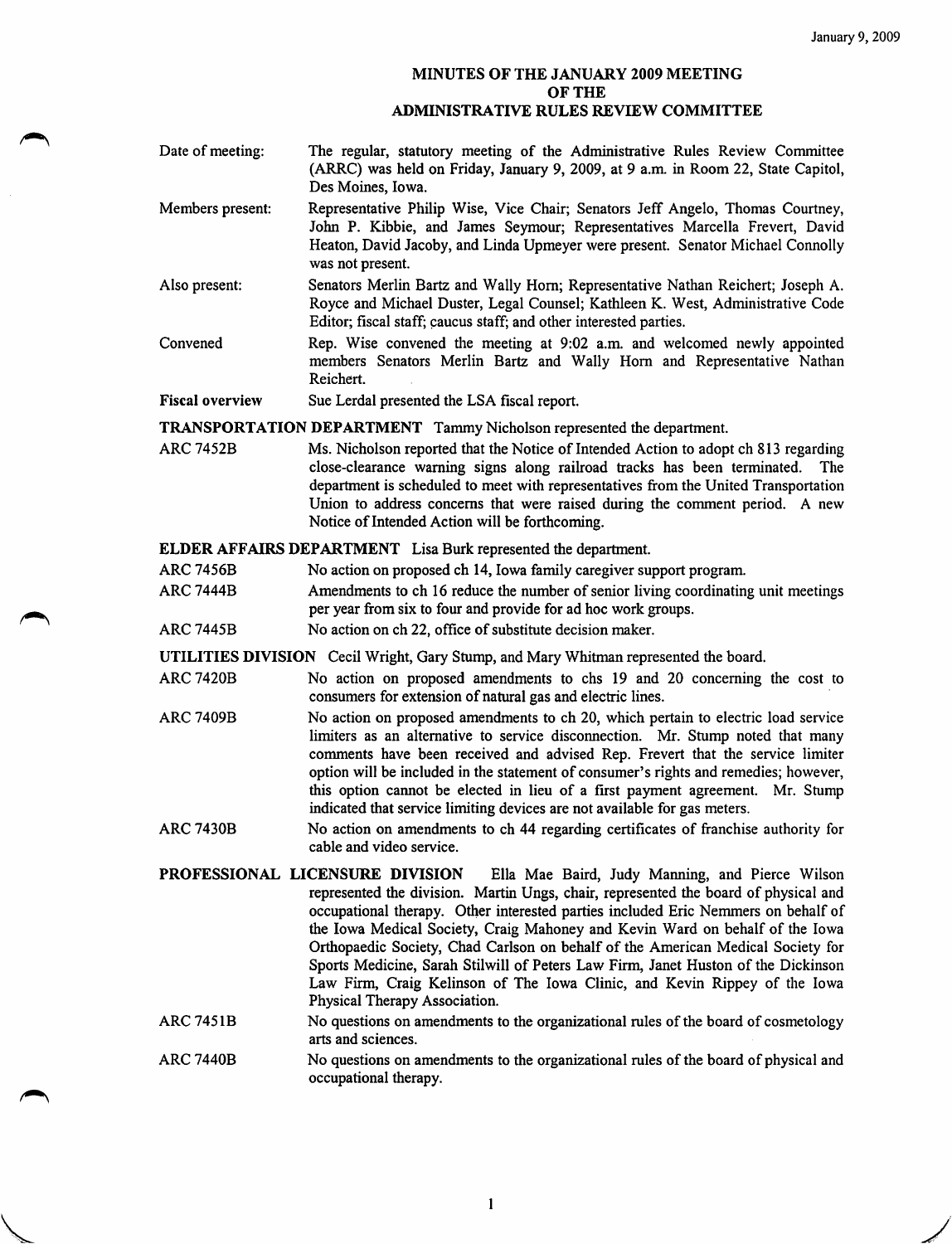V

Professional Licensure Division (continued)

ARC 7442B Proposed rules 201.3, 206.1, and 208.3 generated many comments. Mr. Nemmers asserted that the rules are beyond the authority of the board in that they regulate physicians, not just physical therapists, and that the proposed rules are inconsistent with existing laws and rules, which allow a physician to refer patients to persons in the employ of the physician. Discussion related to the concept of medical home, integrated care, quality of care, cost efficiencies, patient choice, and scope of practice.

> Mr. Ungs indicated that the proposed rules are intended to preserve patient choice and protect the public. Dr. Mahoney commented that mechanisms are already in place to prevent inappropriate referrals. Mr. Ward expressed support for integrated care. Dr. Carlson stated that therapy provided in the office is an integral part of patient care and that some patients want their physician to oversee the therapy. Ms. Stilwill concurred with comments offered by the Iowa Medical Society in opposition to the proposed rules. Mr. Kelinson expressed The Iowa Clinic's opposition to the rules. Ms. Huston and Mr. Rippey asserted that more services are prescribed and the cost of care is higher when a physician makes a referral to a therapist in the physician's employ.

- Motion to refer Rep. Upmeyer moved a referral to the general assembly. This motion does not impede the rule-making process.
- Motion carried On a vote of eight in favor and one "pass," the motion carried.
- ARC 7407B No action on proposed amendments pertaining to temporary licensure for sign language interpreters and transliterators.

PUBLIC HEALTH DEPARTMENT Barb Nervig and Cindy Houlson represented the department.

ARC 7429B Proposed ch 30 provides for continuing education for plumbers and mechanical systems professionals. Sen. Bartz suggested that the department reconsider 30.4(5), which prevents a person from renewing a license while an audit is being conducted.

HUMAN SERVICES DEPARTMENT Nancy Freudenberg represented the department.

- ARC 7470B No action on amendments to chs 51 and 52 concerning annual adjustments to eligibility and payment levels for the SSA program.
- ENVIRONMENTAL PROTECTION COMMISSION Wendy Rains, Jim McGraw, Jon Tack, and Alex Moon represented the commission. Other interested parties included Mark Landa and Larry McLellan of Sullivan and Ward Law Firm and Cindy Turkle of Turkle Consulting.
- ARC 7473B No questions on 22.106. Ms. Rains reported that, in response to comments received, the maximum annual Title V operating permit fee is less than that which was proposed.
- ARC 7474B Amendments to ch 113 are intended to address the grounds for the Objection that was imposed by the administrative rules review committee in December of 2007. Mr. Moon reported that these amendments will benefit 15 of the 19 landfills that were adversely affected by the rules that were the subject of the Objection. Mr. Tack identified the four landfills (South Dallas County Landfill, Page County Landfill, Des Moines County Landfill, and Waste Management's Central Disposal in Winnebago County) that are still affected. Mr. Landa and Mr. McLellan asked that affected landfills have the option of installing a drainage mechanism to divert leachate from the vertical expansion area into the lined portion of the landfill. Ms. Turkle clarified that the drainage layer would be composed of sand or tire chips. Committee members discussed options such as a Session Delay or an Objection. Mr. Landa commented that he did not want to delay the rules, as that would interfere with the ability of some landfills to go forward with the agreements they have reached with the department.
- Sen. Courtney moved an Objection to ARC 7474B. On a vote of five in favor and four opposed, the motion failed. Members expressed appreciation to the department for working with concerned parties. Rep. Wise requested a special review at the February meeting. No action on amendments to ch 119 concerning used oil and used oil filters. Rep. Jacoby commended the department. Motion to object Motion failed ARC 7475B